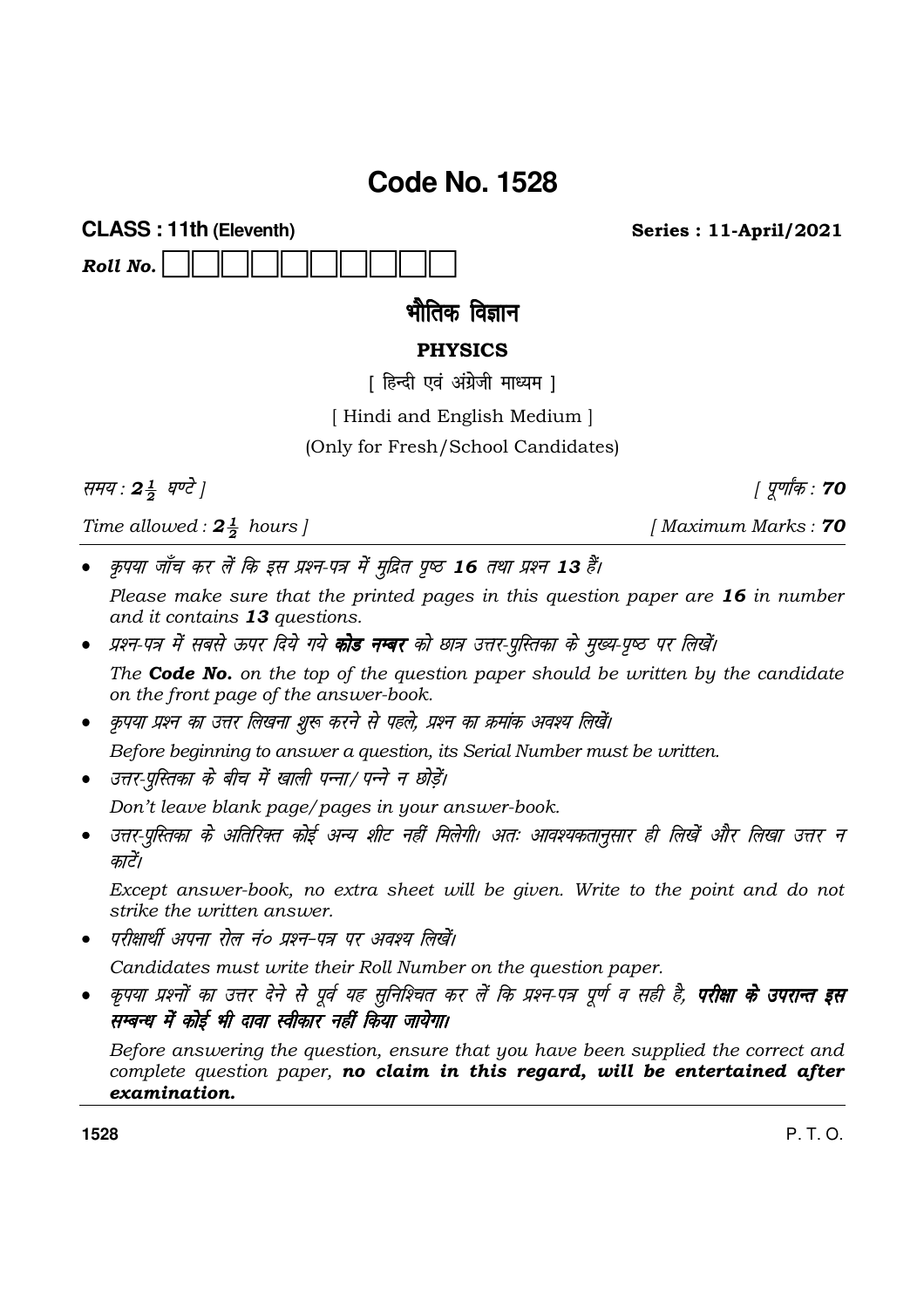## सामान्य निर्देश :

- सभी प्रश्न अनिवार्य हैं।  $(i)$
- इस प्रश्न-पत्र में 13 प्रश्न हैं, जो कि **चार** खण्डों : '**अ', 'ब', 'स'** एवं 'द' में बाँटे गए हैं :  $(ii)$ 
	- खण्ड 'अ' : इस खण्ड के प्रश्न संख्या 1 में पैंतीस (1-35) वस्तूनिष्ठ प्रकार के प्रश्न हैं। प्रत्येक प्रश्न 1 अंक का है।

**खण्ड 'ब' :** इस खण्ड में प्रश्न संख्या 2 से 6 तक कूल **पाँच** प्रश्न हैं। प्रत्येक प्रश्न 2 अंकों का है।

**खण्ड 'स'** : इस खण्ड में प्रश्न संख्या 7 से 11 तक कूल **पाँच** प्रश्न हैं। प्रत्येक प्रश्न 3 अंकों का है।

```
खण्ड 'द' : इस खण्ड में प्रश्न संख्या 12 एवं 13 कूल दो प्रश्न हैं। प्रत्येक प्रश्न 5 अंकों का है।
```
(iii) इस प्रश्न-पत्र में समग्र रूप से कोई विकल्प नहीं है. फिर भी 5 अंकों वाले दोनों प्रश्नों में आन्तरिक चयन प्रदान किया गया है। ऐसे प्रश्नों में से आपको दिए गए चयन में से केवल **एक** ही प्रश्न करना है।

#### **General Instructions:**

- All questions are compulsory.  $(i)$
- $(ii)$ This question paper consists of 13 questions which are divided into four Sections :' $A'$ , ' $B'$ , ' $C'$  and ' $D'$ :
	- **Section 'A':** Question No. 1 of this Section has **thirty five** (1-35) Objective Type Questions. Each question carries 1 mark.
	- **Section 'B':** This Section contains **five** questions from Question Nos. 2 to 6, each of 2 marks.
	- **Section 'C':** This Section contains **five** questions from Question Nos. **7** to 11, each of 3 marks.
	- **Section 'D':** This Section contains **two** questions from Question Nos. 12  $\&$ 13, each of 5 marks.
- (iii) There is no overall choice. However, an internal choice has been provided in both two questions of 5 marks. You have to attempt only **one** of the given choice in such questions.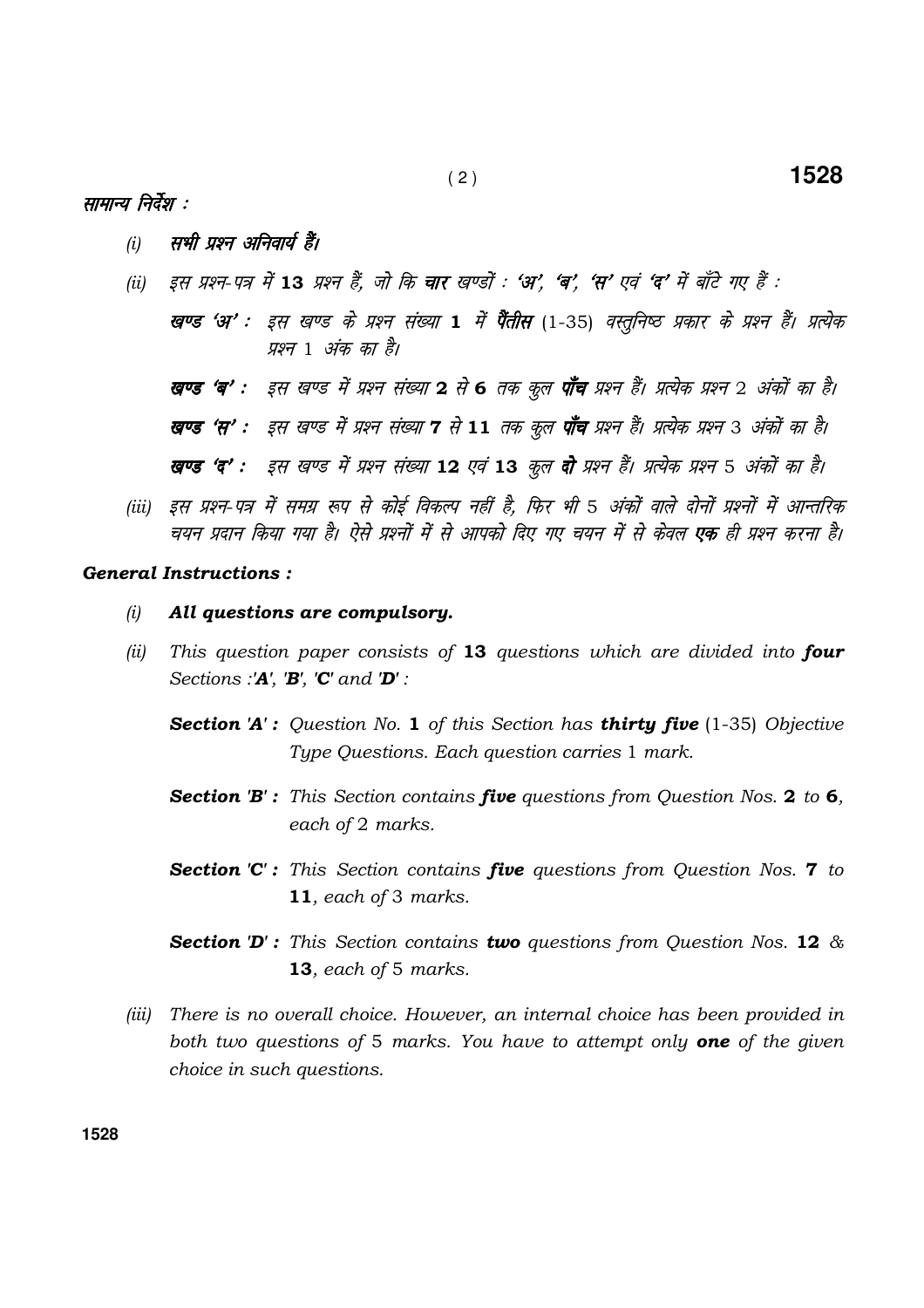$\mathbf{1}$ 

#### खण्ड - अ

## **SECTION - A**

# (वस्तुनिष्ठ प्रश्न)

## (Objective Type Questions)

निर्देश (प्र० 1 से 18) : नीचे दिये गये प्रत्येक प्रश्न में सबसे अधिक उपयुक्त विकल्प चुनें : **Direction (Q.** 1 to 18): Select the most appropriate option from those given below question:

निम्न में मूल मात्रक *नहीं* है : 1.  $(1)$ 

> (A) ऐम्पियर (B) सेकण्ड  $(C)$  मोल (D) वाट

Which of the following is not Fundamental Unit?

- Second (A) Ampere  $(B)$
- (C) Mole (D) Watt
- (2) एक घन की भुजा मापने में 2% की त्रुटि होती है। घन के आयतन के परिकलन में प्रतिशत त्रुटि होगी :
	- $(A)$  $2%$  $1%$  $(B)$
	- $6%$  $(C) 3%$  $(D)$

There is an error of 2% in the measurement of side of a cube. The percentage error in the calculation of its volume of the sphere will be :

- $(A)$  $1\%$  $2%$  $(B)$
- $(C) 3%$ (D)  $6\%$
- विमीय सूत्र  $\text{[MLT}^{-1}\text{]}$  व्यक्त करता है :  $(3)$ 
	- (B) बल-आघूर्ण को  $(A)$  बल को
	- (C) शक्ति को (D) संवेग को
		- The dimensional formula  $[MLT^{-1}]$  represents :
		- $(A)$ Force Torque  $(B)$
		- (D) Momentum (C) Power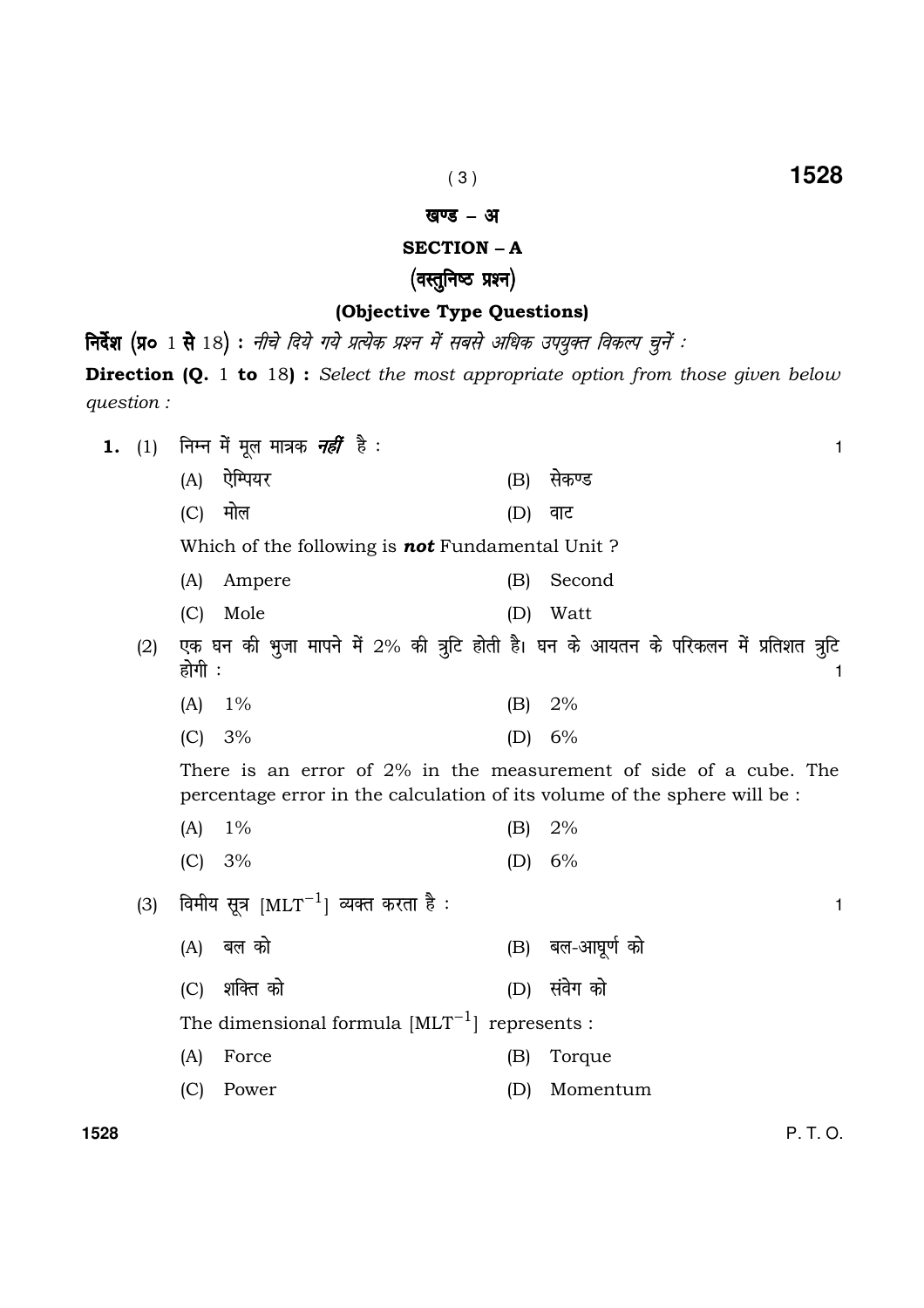- (4) एक कण एक r त्रिज्या के अर्द्धवृत्तीय पथ का पूरा चक्कर लगा लेता है, कण के द्वारा चली गयी दूरी ,o a foLFkkiu dk vu qikr gksxk % <sup>1</sup>
	- (A) 4 π (B) 2 π
	- (C) 4 3π  $(D)$  π

A particle completes semicircular path of radius  $r$ . The ratio of distance travelled and displacements of particle will be :

 (A) 4 π  $(B)$ 2 π

(C) 
$$
\frac{3\pi}{4}
$$
 (D)  $\pi$ 

- (5) एक गतिशील कण द्वारा तय की गयी दूरी उसके द्वारा लिये गये समय के वर्ग के अनुक्रमानुपाती है, rks d.k dk Roj.k % <sup>1</sup>
	- (A) बढ़ रहा है *(B) घट रहा है*
	- (C) शून्य है (D) नियत है

 The distance travelled by a particle is directly proportional to the square of the time taken, the acceleration of the particle is :

- (A) Increasing (B) Decreasing
- (C) Zero (D) Constant
- (6)  $m$  द्रव्यमान का एक पिण्ड  $r$  त्रिज्या के वृत्त पर एकसमान चाल  $\nu$  से घूम रहा है। पिण्ड पर  $\frac{1}{2}$ अभिकेन्द्र बल है :  $\frac{1}{2}$
- (A) r  $mv^2$ (B) mvr

(C) 
$$
\frac{mv}{r}
$$
 (D)  $\frac{mv}{r^2}$ 

( 4 ) **1528**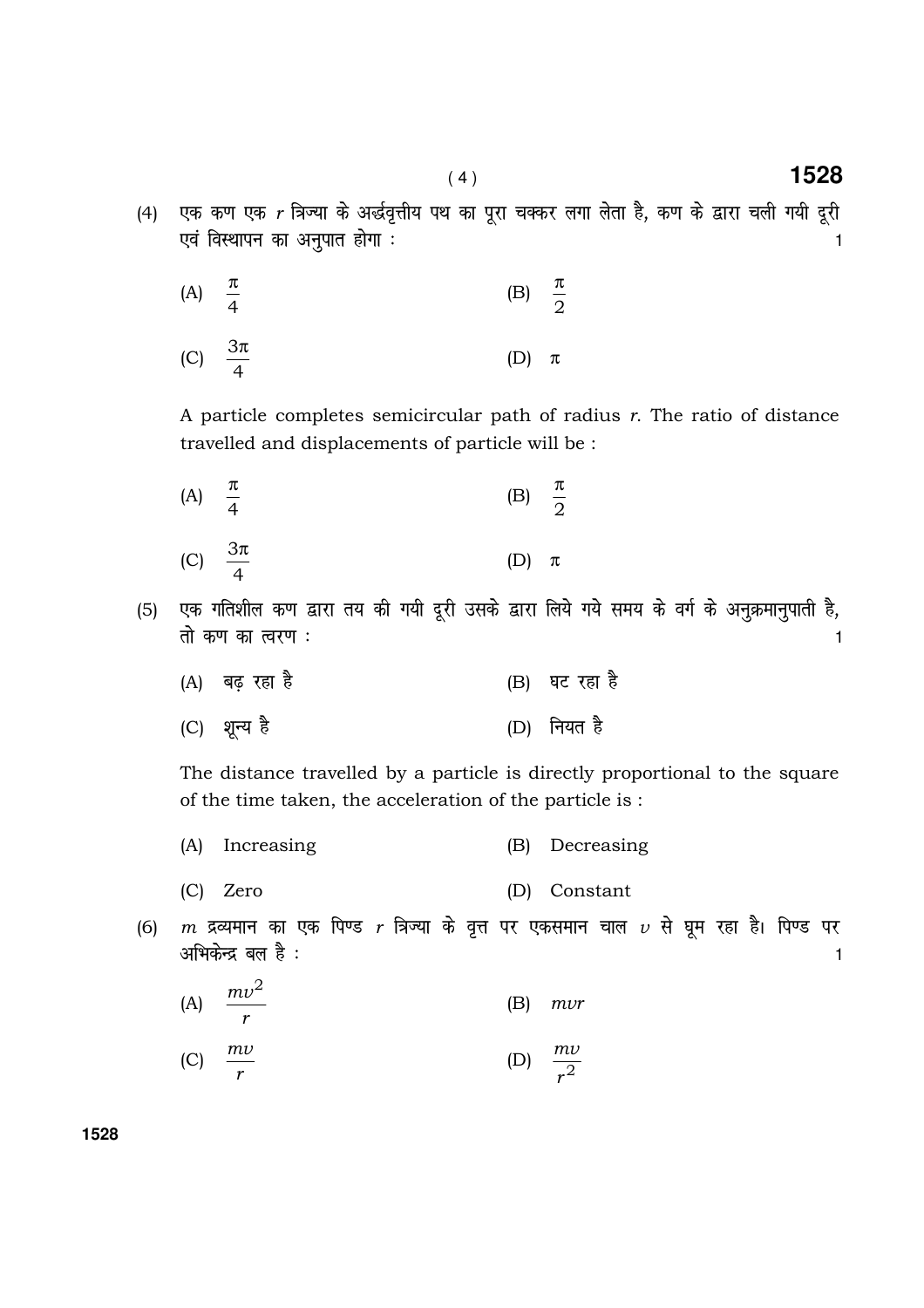A body of mass m is moving on a circle of radius r with uniform speed  $\nu$ . The centripetal force on body is :

| (A)            | $mv^2$         | (B) | mvr            |
|----------------|----------------|-----|----------------|
| $\overline{C}$ | $\frac{mv}{ }$ |     | $\frac{mv}{2}$ |

 $(7)$  निम्न में अदिश राशि है :

- (A) nwjh (B) foLFkkiu
- (C) बल (D) त्वरण

Which of the following is scalar quantity ?

- (A) Distance (B) Displacement
- (C) Force (D) Acceleration
- (8) दो वस्तुओं A तथा B के द्रव्यमान क्रमशः 2 किग्रा तथा 10 किग्रा हैं और वे एक ही वेग से गतिमान हैं।  $A$  तथा  $B$  के संवेगों का अनुपात होगा :  $\hspace{1.5cm}$ 
	- (A)  $1:1$  (B)  $1:5$
	- (C)  $5:1$  (D)  $1:25$

 Two objects A and B of masses 2 kg and 10 kg respectively are moving with same velocity. The ratio of their momentum will be :

- (A)  $1 : 1$  (B)  $1 : 5$ 
	- (C)  $5:1$  (D)  $1:25$
- (9) dkSu-lk ?k"kZ.k vf/kdre gS \ <sup>1</sup>
	- (A) स्थैतिक घर्षण (B) सीमान्त घर्षण
	- (C) xfrt ?k"k Z.k (D) dk sbZ ugh a

**1528** P. T. O.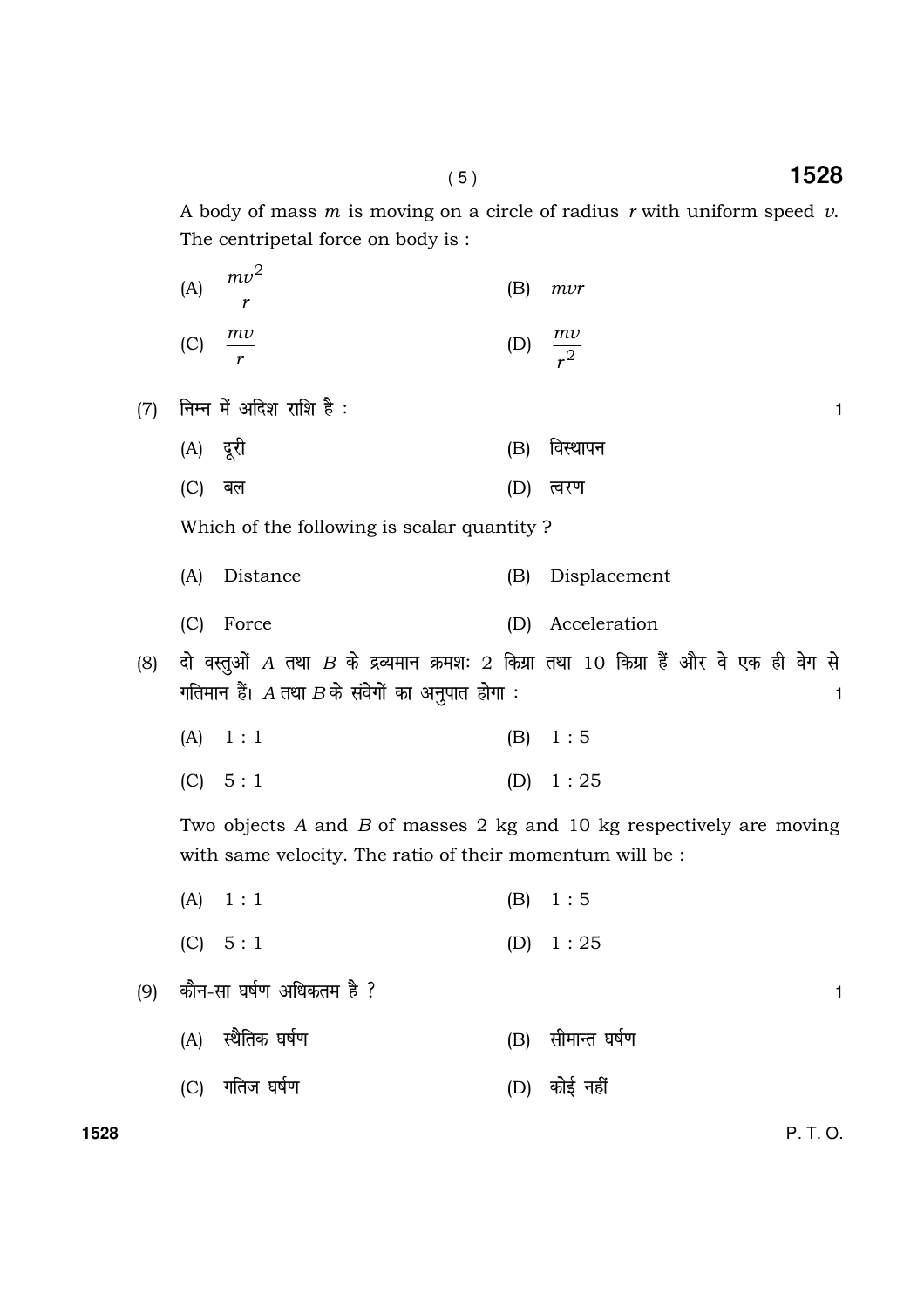(B) Limiting Friction

(D) None

- $(A)$ **Static Friction**
- (C) Kinetic Friction
- $(10)$  घर्षण बल है:
	- (A) एक संरक्षी बल
	- (B) एक छद्म बल
	- (C) एक असंरक्षी बल
	- (D) अभिकेन्द्र बल

Friction force is:

- (A) a conservative force
- (B) pseudo force
- (C) a non-conservative force
- (D) centripetal force
- $(11)$  पूर्णतः अप्रत्यास्थ संघट्ट में होते हैं :
	- (A) संवेग एवं गतिज ऊर्जा दोनों संरक्षित
	- (B) संवेग एवं गतिज ऊर्जा दोनों असंरक्षित
	- (C) संवेग संरक्षित एवं गतिज ऊर्जा असंरक्षित
	- (D) संवेग असंरक्षित एवं गतिज ऊर्जा संरक्षित

 $\mathbf{1}$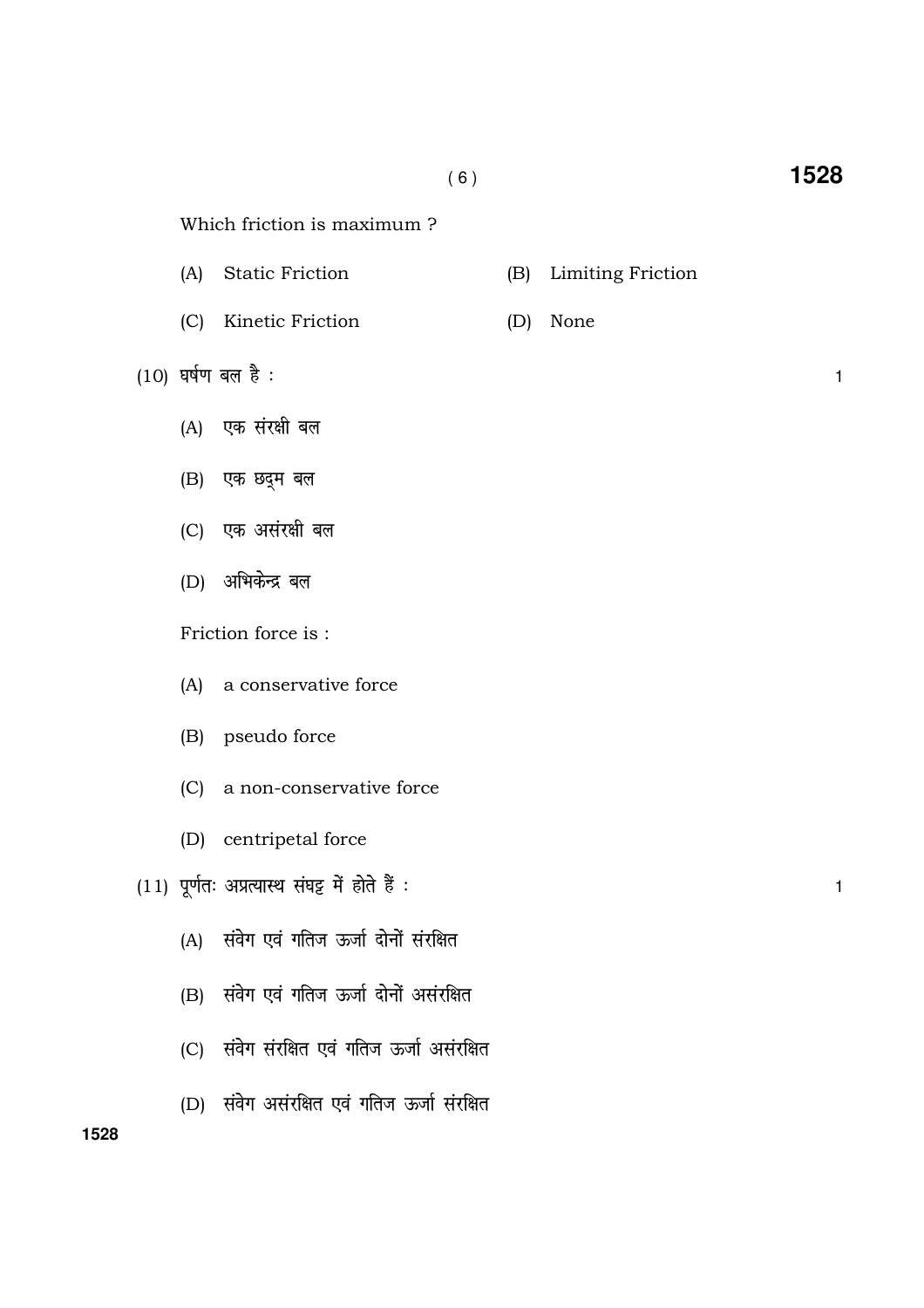In perfect inelastic collision :

- (A) Both Momentum and K. E. are conserved
- (B) Both Momentum and Kinetic Energy are not conserved
- (C) Momentum is conserved and Kinetic Energy is not conserved
- (D) Momentum is not conserved and Kinetic Energy is conserved
- (12) द्रव्यमान M तथा त्रिज्या R के ठोस गोले का उसके व्यास के परितः जड़त्व-आघूर्ण है :  $\,$
- (A)  $\frac{2}{3}MR^2$ 3 2 (B)  $\frac{2}{5}MR^2$ 5 2
- (C)  $\frac{3}{5}MR^2$ 5 3  $(D) \quad \frac{7}{5}MR^2$ 5 7

If mass  $M$  and radius of solid sphere is  $R$ , then moment of Inertia about diameter is :

- (A)  $\frac{2}{3}MR^2$ 3 2 (B)  $\frac{2}{5}MR^2$ 5 2
- (C)  $\frac{3}{5}MR^2$ 5 3  $(D) \quad \frac{7}{5}MR^2$ 5 7

(13) यदि किसी अक्ष के परितः कोणीय वेग  $\omega$  से घूमते किसी पिण्ड का रेखीय वेग  $\nu$  है, तब :  $\hspace{1.6cm}$  1

- (A)  $v = r\alpha$  (B)  $v = r\omega$
- (C)  $\omega = v r$  (D)  $r = v \omega$

**1528** P. T. O.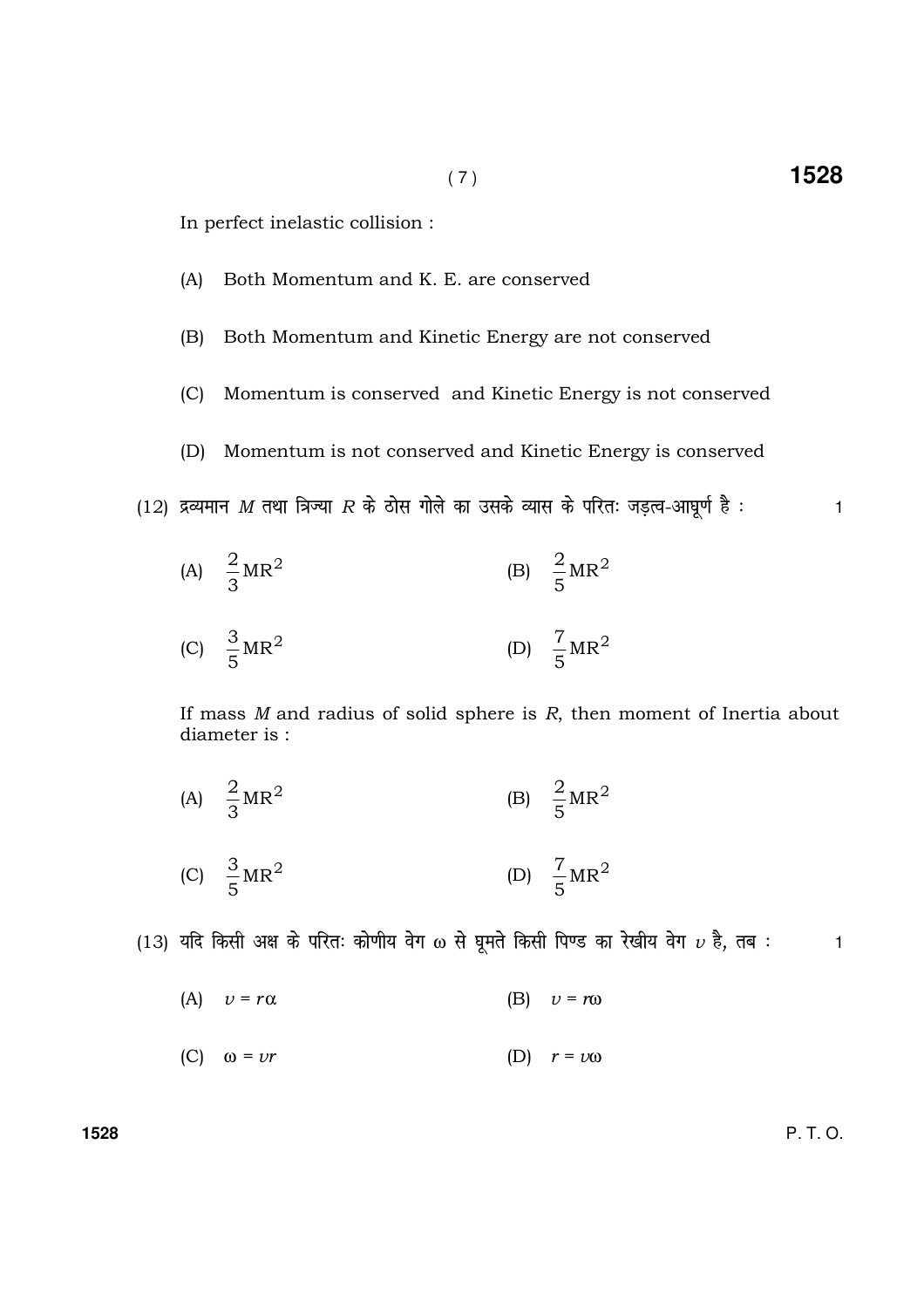$\mathbf{1}$ 

The linear velocity  $\nu$  of a body rotating about an axis with angular velocity  $\omega$ , then:

- (A)  $v = r\alpha$  $(B)$  $v = r\omega$
- (C)  $\omega = v r$ (D)  $r = v\omega$
- (14) एक पिण्ड बाह्य अन्तरिक्ष से पृथ्वी के गुरुत्वाकर्षण क्षेत्र में प्रवेश करता है। पृथ्वी-पिण्ड निकाय की स्थितिज ऊर्जा :  $\mathbf{1}$ 
	- (A) बढ़ेगी
	- $(B)$  घटेगी
	- (C) अपरिवर्तित रहेगी
	- (D) उपरोक्त में से कोई नहीं

A body enters in the gravitational field of the earth from external atmosphere. The potential energy of the Earth-body system :

- will increase  $(A)$
- (B) will decrease
- (C) will remain unchanged
- (D) None of the above
- (15) पूर्णतया दृढ़ वस्तु के लिए यंग-प्रत्यास्थता गुणांक का मान होगा :
	- (A) शून्य  $(B)$ अनन्त
	- $(C)$  1 100  $(D)$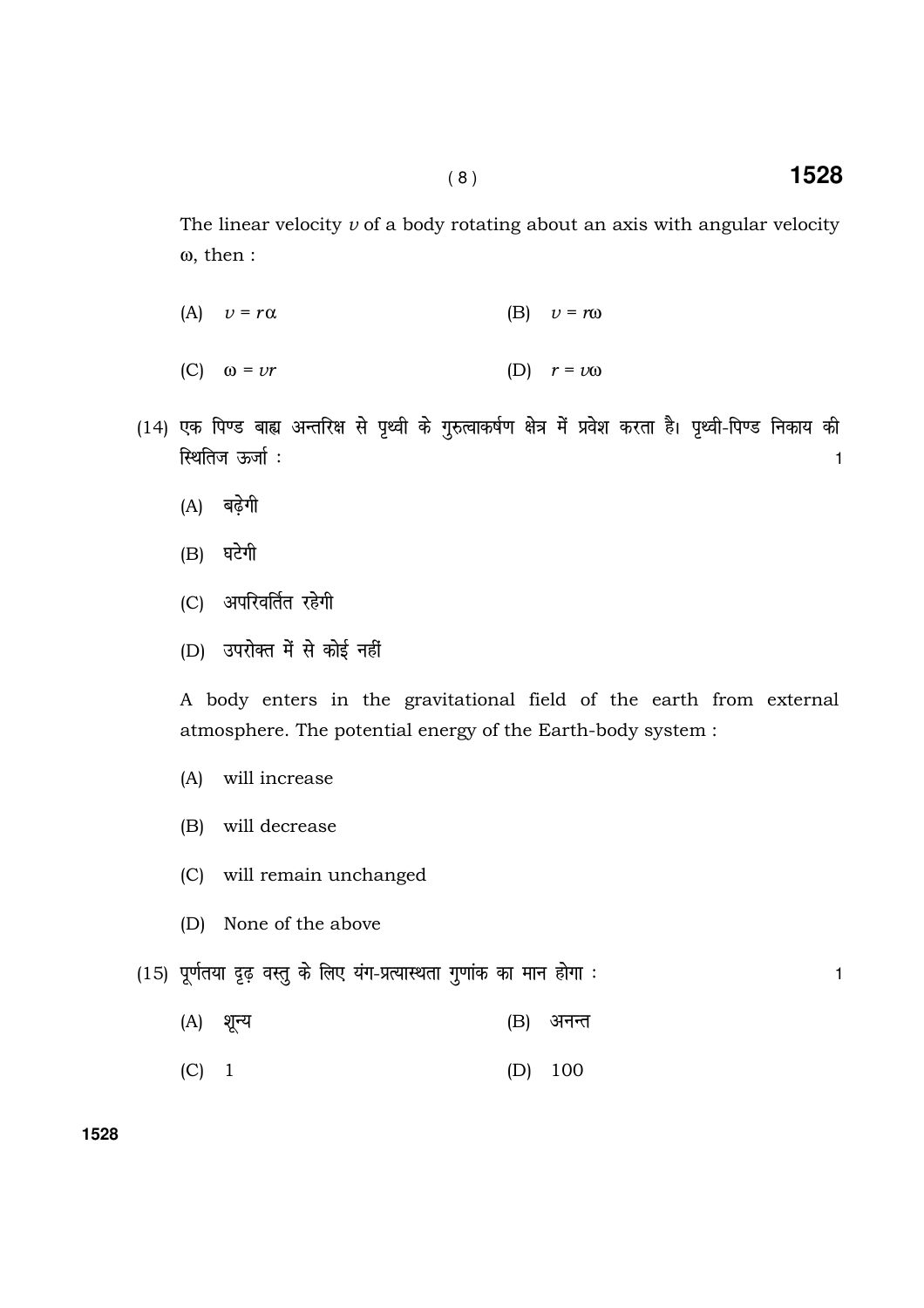The value of Young's Modulus of Elasticity for a perfectly rigid body is:

- $(A)$  Zero (B) Infinite
- $(C)$  1  $(D)$ 100

(16) यदि नियत आयतन के प्रक्रम में एक निकाय है, तो प्रक्रम कहलायेगा :

- समआयतनिक  $(A)$
- (B) समतापीय
- (C) रुद्धोष्म
- (D) समदाबीय

If a process takes place in a system at a constant volume, the process is known as :

- Isochoric  $(A)$
- Isothermal  $(B)$
- (C) Adiabatic
- (D) Isobaric

(17) परम ताप T पर किसी गैस के अणु की माध्य गतिज ऊर्जा अनुक्रमानुपाती है:  $\mathbf{1}$ 

- (A)  $\frac{1}{T}$ (B)  $\sqrt{T}$
- (D)  $T^2$  $(C)$   $T$

1528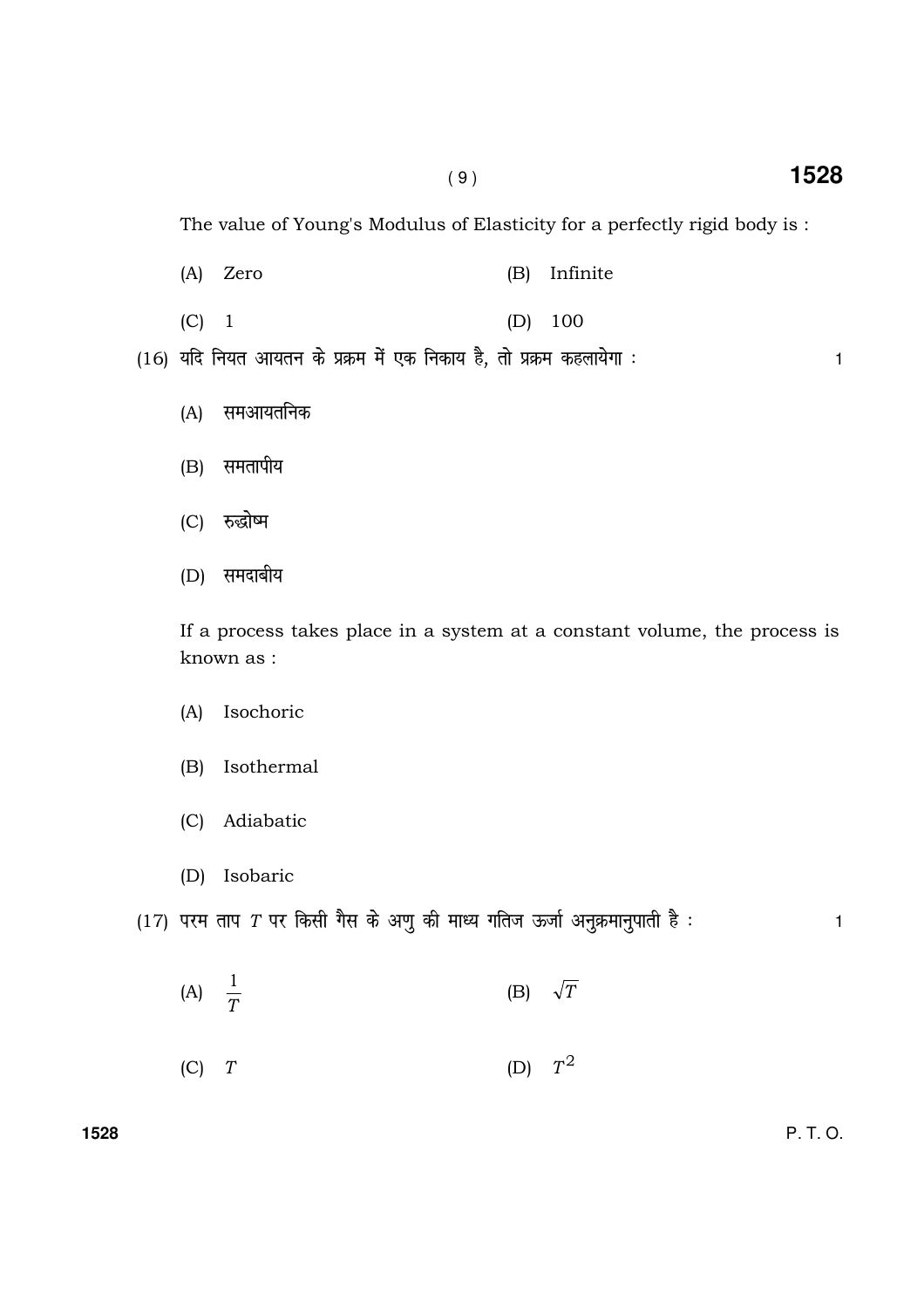The mean kinetic energy of a molecule of any gas at absolute temperature T is proportional to:

1528

 $\mathbf{1}$ 

$$
(A) \quad \frac{1}{T} \qquad \qquad (B) \quad \sqrt{T}
$$

$$
(C) T \t\t (D) T2
$$

(18) सरल आवर्त गति करते हुए किसी कण का आवर्तकाल होता है:

The time period of a particle executing simple harmonic motion is:

(A) 
$$
T = 2\pi \sqrt{\frac{\text{Displacement}}{\text{Acceleration}}}
$$
 (B)  $T = 2\pi \sqrt{\frac{\text{g}}{\text{Displacement}}}$   
(C)  $T = 2\pi \sqrt{\frac{\text{Velocity}}{\text{Displacement}}}$  (D)  $T = 2\pi \sqrt{\text{g} \times \text{Displacement}}$ 

निर्देश (प्र० 19 से 27): उपयुक्त उत्तर से रिक्त स्थान की पूर्ति कीजिए:

**Direction (Q.** 19 to  $27$ ): Fill in the blanks with appropriate answer:

(19) .............. को पेरिस में रखे प्लेटिनम-इरेडियम के एक विशेष टुकड़े का द्रव्यमान माना गया है। 1 ............... is defined as the mass of a Platinum-Iridium cylinder kept in Paris.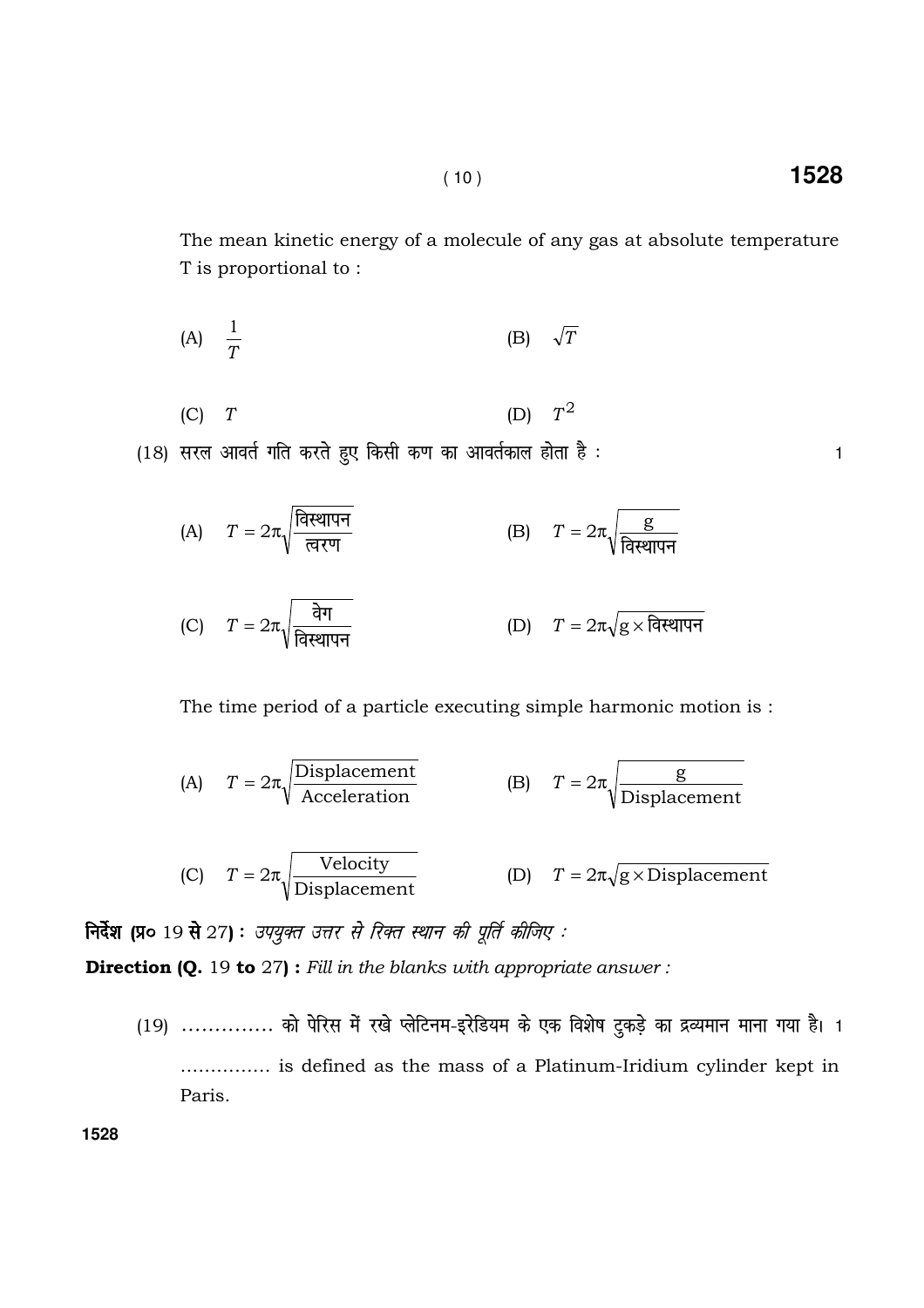(20) जिन प्रारम्भिक प्रक्षेपण कोणों के लिए, एक प्रक्षेप्य समान क्षैतिज परास तय करता है, उनके मान 30° व ............... हैं।  $\mathbf{1}$ 

The angles of projection for which a projectile covers the same horizontal range, are  $30^{\circ}$  and ...................

- (21) बाल बियरिंग का प्रयोग करके सर्पी घर्षण को .............. घर्षण में परिवर्तित किया जा सकता है। 1 By using Ball Bearings, sliding friction can be converted into .............. friction.
- (22) किसी वस्तु के कार्य करने की क्षमता को उस वस्तु की .............. कहते हैं।  $\mathbf{1}$ The ............... of a body is defined as its capacity of doing work.
- (23) ब्रह्माण्ड में पदार्थ का प्रत्येक कण प्रत्येक दुसरे कण को अपनी ओर आकर्षित करता है इस सर्वव्यापी आकर्षण बल को .............. कहते हैं। 1 In the universe each particle of matter attracts every other particle. This universal attractive force is called ................
- (24) द्रव व ठोस के किसी सम्पर्क-बिन्दु से द्रव के पृष्ठ पर खींची गई स्पर्श-रेखा तथा ठोस के पृष्ठ पर द्रव के अन्दर की ओर खींची गई स्पर्श-रेखा के बीच बने कोण को उस ठोस तथा द्रव के लिए .............. कहते हैं।  $\mathbf{1}$ The angle inside the liquid between the tangent to the solid surface and the tangent to the liquid surface at the point of contact is called ................ for that pair of solid and liquid.
- (25) .............. जूल कार्य 1 कैलोरी ऊष्मा के तुल्य है।

............... Joule of work is equivalent to 1 calorie of heat.

(26) किसी एक-परमाणुक गैस के एक अणु की स्वातन्त्रय कोटियों की संख्या .............. होती है।  $\overline{1}$ The number of degrees of freedom of a molecule of a monoatomic gas is ................ .

1528

 $P.T.O.$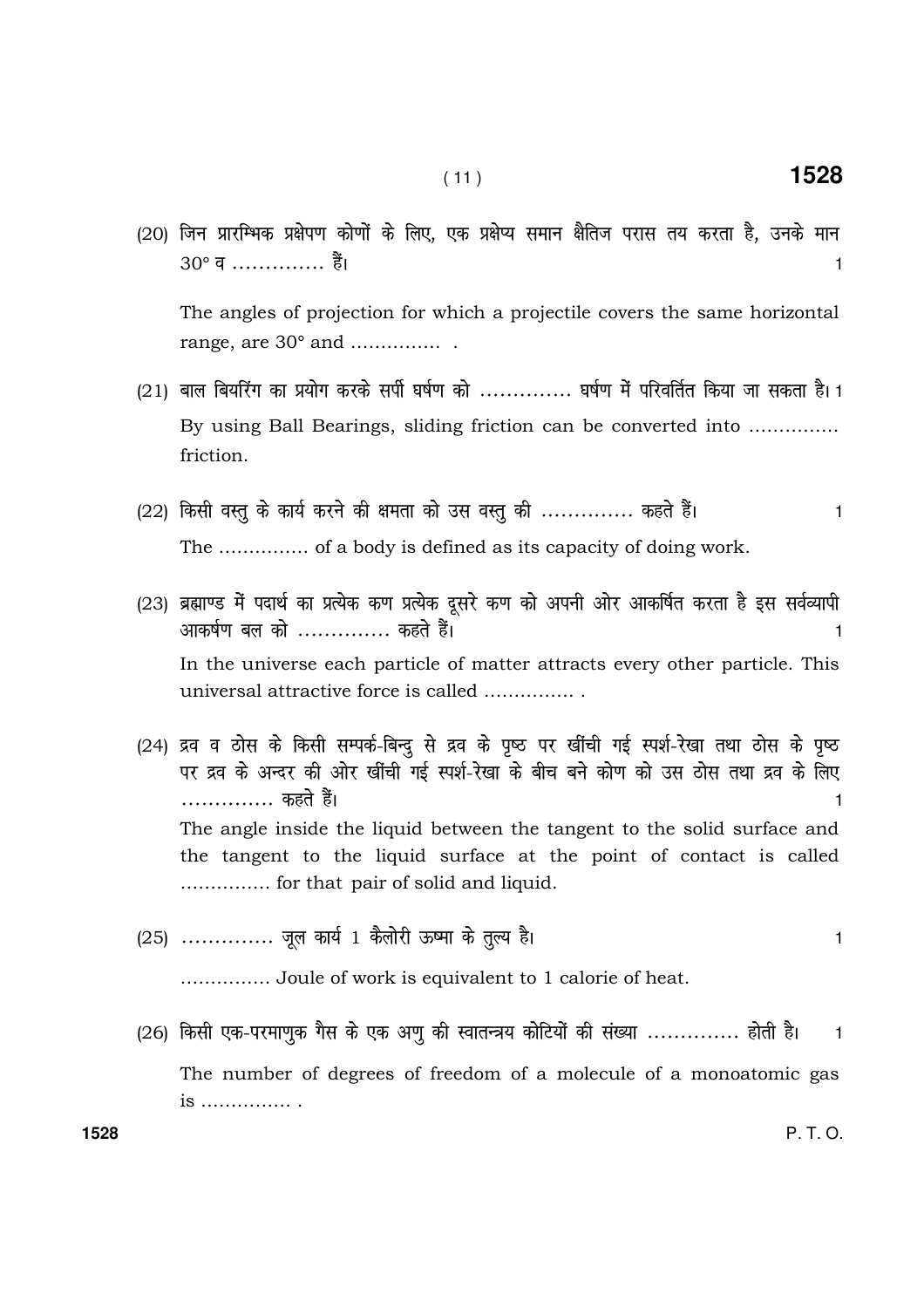(27) जब कोई वस्तू जिस पर कोई बाह्य आवर्त बल लगा हो, बाह्य बल की आवृत्ति से दोलन करती है, तो वस्तू के दोलनों को .............. दोलन कहते हैं।  $\,$ 

 When a body being acted by an external periodic force, vibrates with the frequency of the force, then the vibrations of the body are called …………… vibrations.

**निर्देश (प्र०** 28 से 35) : *निम्नलिखित के उत्तर दें :* 

**Direction (Q.** 28 to 35): Answer the following:

- (28) यदि किसी सदिश  $\stackrel{\rightarrow}{A}$  को अदिश  $m$  से गुणा किया जाये, तो परिणामी सदिश क्या होगा ?  $\hspace{1cm}$  1 If a vector  $\rightarrow$ A is multiplied by a scalar  $m$ , what will be the resultant vector ?
- (29) स्थैतिक घर्षण गुणांक तथा स्थैतिक घर्षण कोण में क्या सम्बन्ध है ?

 What is relation between coefficient of static friction and the angle of friction ?

(30) C. G. S. पद्धति में कार्य का मात्रक क्या है ? बाद कर से पानी के बाद कर से 1

What is unit of work in C. G. S. system ?

(31) घूर्णन गति में किये गये कार्य के लिए सूत्र लिखिए। संस्कृतिक कार्यक्रम के साथ कर समय है।

Write down the formula for work done in rotatory motion.

(32) भू-तूल्यकाली उपग्रह का परिक्रमण काल क्या है ?

What is time period of Geo-stationary Satellite ?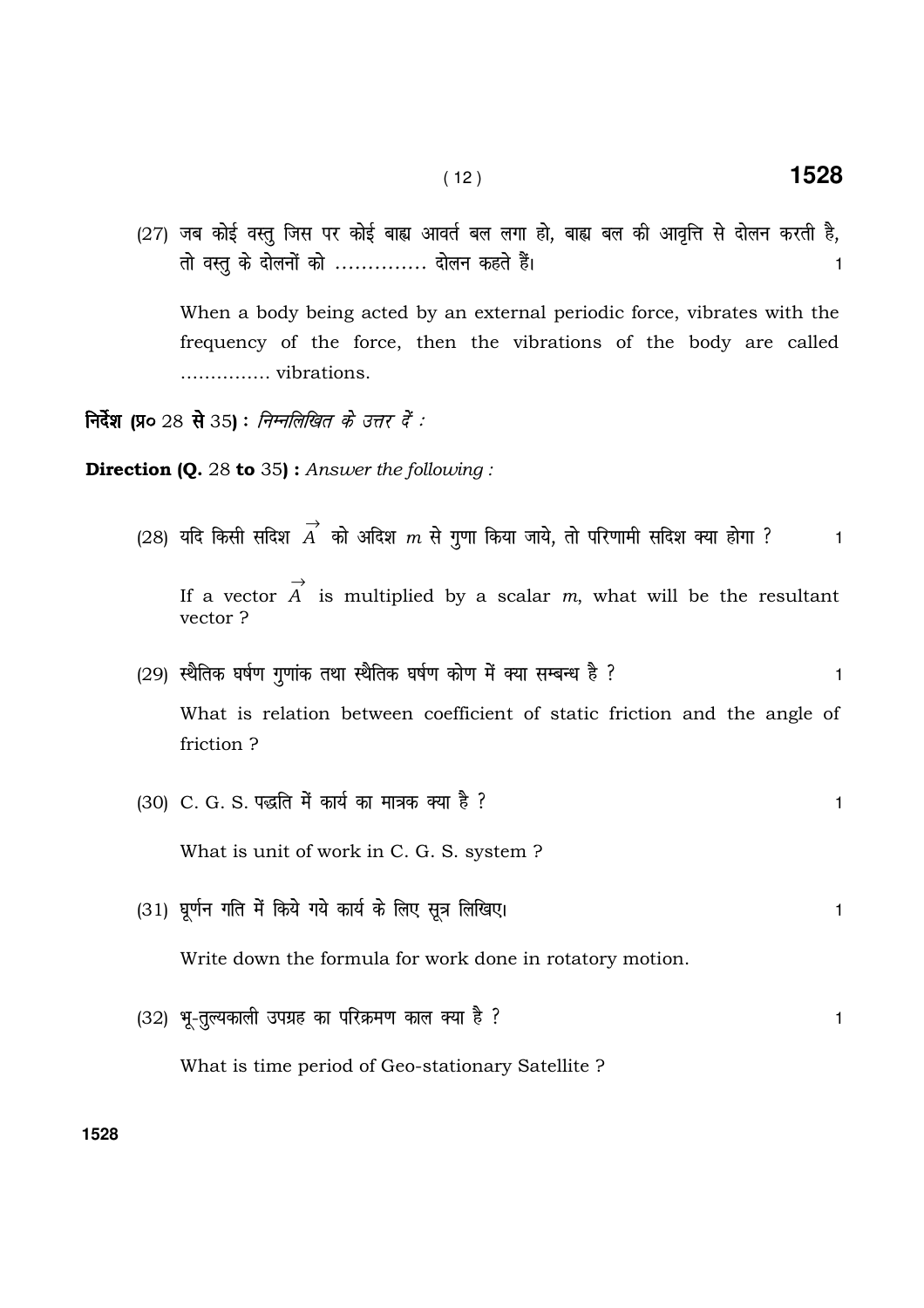(33) एक ठोस पदार्थ के लिए रेखीय प्रसार गुणांक ( $\alpha$ ) तथा आयतन प्रसार गुणांक (r) में सम्बन्ध लिखिए।

 Write relation between coefficient of linear expansion (α) and coefficient of volume expansion  $(r)$  of a solid material.

(34) जब एक गैसीय निकाय को 100 जूल ऊष्मा दी जाती है, तो आन्तरिक ऊर्जा 30 जूल बढ़ जाती है। निकाय द्वारा कृत कार्य ज्ञात कीजिए। संस्कृत कार्यक्रम के साथ प्रकार के साथ प्रकार के साथ प्रकार क

 When 100 Joule of heat is given to a gaseous system, then internal energy increases by 30 Joule. Find the work done by the system.

(35) सरल आवर्त गति का समीकरण  $y = 5 \sin 200t$ है। दोलन के आयाम का मान बताइए।  $\hspace{1cm}$  1

The equation of a simple harmonic motion is  $y = 5 \sin 200t$ . Give value of amplitude of oscillation.

#### खण्ड – ब

#### SECTION **–** B

# (अति लघु उत्तरीय प्रश्न)

#### (Very Short Answer Type Questions)

2. एक भौतिक राशि  $X$  तीन मापित राशियों  $a,$   $b$  एवं  $\,$  से निम्न प्रकार सम्बन्धित है :  $\hskip250pt 2$ 

$$
X = \frac{a^3b^2}{c}
$$

 $a, b$  एवं  $c$  की मापों में क्रमशः 1%, 2% तथा 3% की त्रुटियाँ हैं। राशि  $X$  के मान में सम्भावित महत्तम प्रतिशत त्रुटि ज्ञात कीजिए।

If a physical quantity is c  $X = \frac{a^3b}{a^3}$  $3h^2$  $=\frac{a}{}$  and the percentage errors in the measurement of a, b and c are 1%, 2% and 3% respectively. Find the maximum percentage error in the measurement of physical quantity X.

**1528** P. T. O.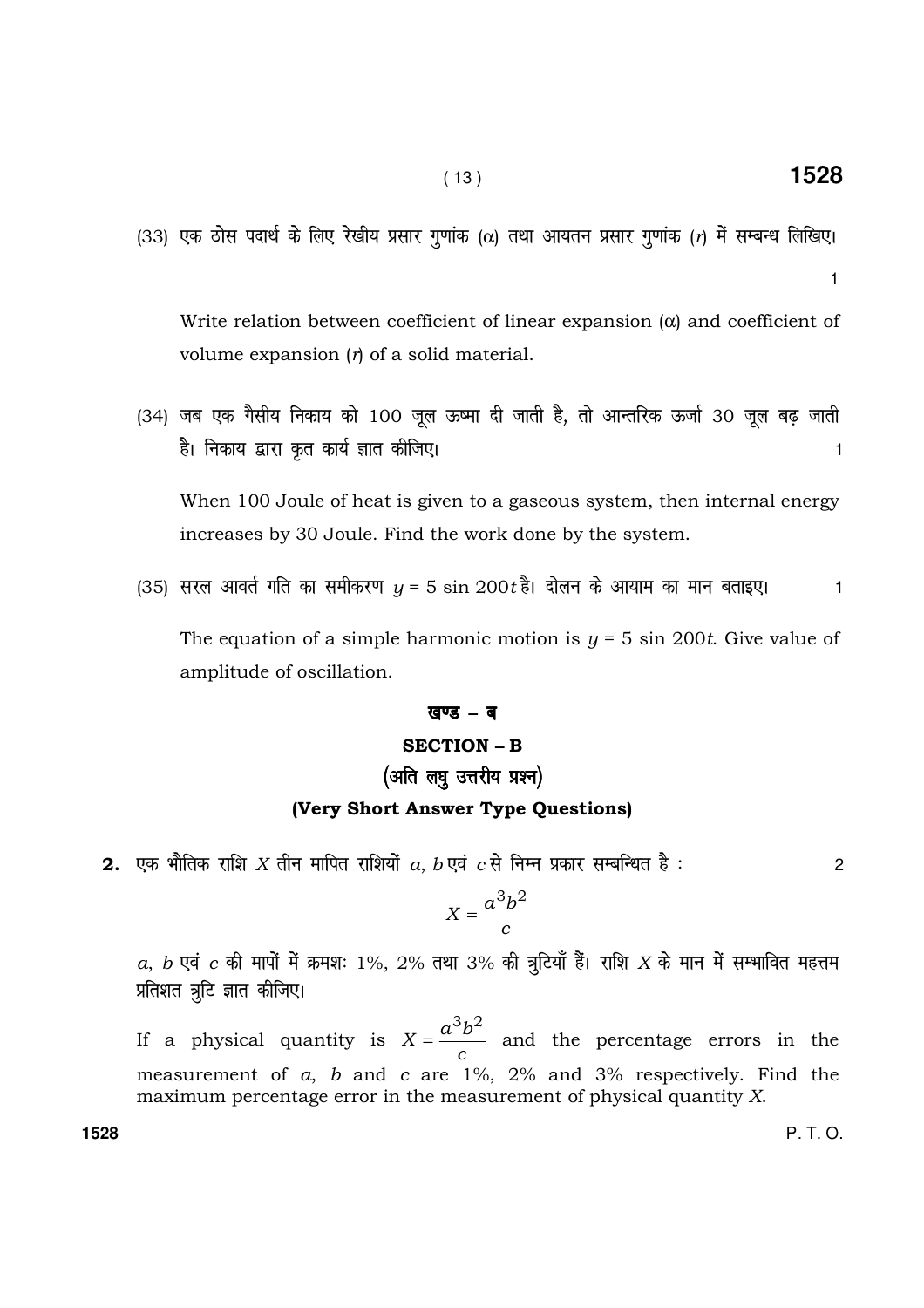- **3.** किसी कण पर आरोपित बल  $\overrightarrow{F} = 3\hat{i} + 4\hat{j} 5\hat{k}$  कण में विस्थापन  $\overrightarrow{S} = 5\hat{i} + 4\hat{j} + 3\hat{k}$  उत्पन्न करता है। बल द्वारा कृत कार्य ज्ञात करें।  $\overline{2}$ The applied force  $\vec{F} = 3\hat{i} + 4\hat{j} - 5\hat{k}$  on a particle produces displacement  $\vec{S} = 5\hat{i} + 4\hat{j} + 3\hat{k}$ . Calculate work done by the force.
- 4. पास्कल का नियम बताइए। Write Pascal's Law.
- 5. गैसों के अणुगति सिद्धान्त की परिकल्पनाएँ लिखिए। Write down the postulates of Kinetic theory of gases.
- 6. सरल आवर्त गति करते हुए किसी कण के लिए त्वरण-समय वक्र खींचिए।  $\overline{2}$ Draw acceleration-time graph of a particle executing simple harmonic motion.

# खण्ड - स **SECTION - C** (लघु उत्तरीय प्रश्न)

# (Short Answer Type Questions)

- 7. एक प्रक्षेप्य क्षैतिज से  $\theta$  कोण पर  $u$  वेग से पृथ्वी के गुरुत्वीय क्षेत्र में फेंका जाता है। प्रक्षेप्य के उड़ान काल के लिए व्यंजक प्राप्त करें। 3 A projectile is thrown at an angle  $\theta$  from the horizontal with velocity u under the gravitational field of Earth. Find expression for time of flight. 8. सीमान्त घर्षण के नियम लिखिए। 3 State the laws of Limiting Friction.
- 9. एक ऐसे निकाय के द्रव्यमान केन्द्र के लिए व्यंजक प्राप्त कीजिए जिसमें दो कण हैं। 3 Obtain expression for the centre of mass of a system consisting of two particles.

1528

 $\overline{2}$ 

 $\overline{2}$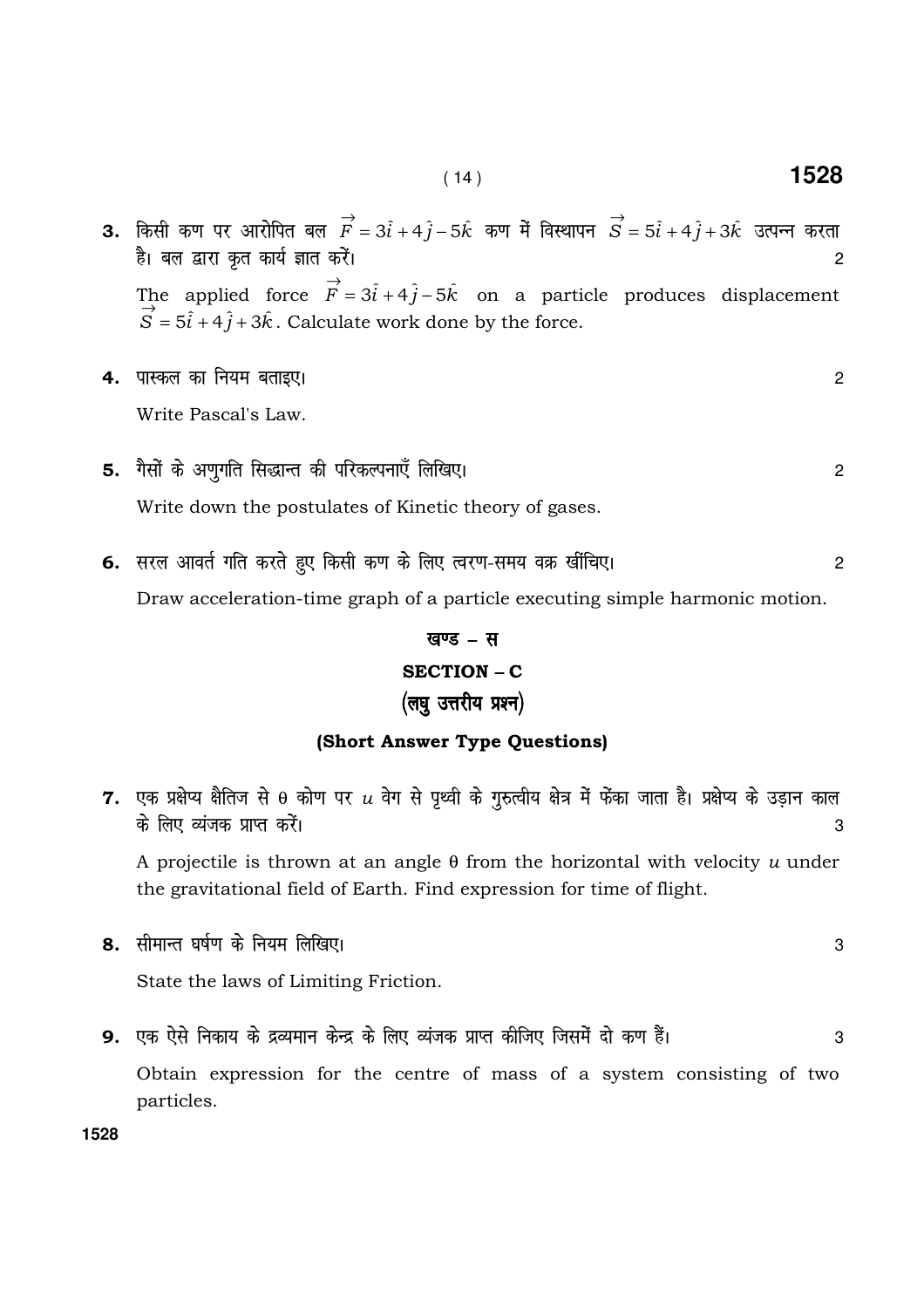5

3

3

5

10. ऊष्मागतिकी के द्वितीय नियम की व्याख्या कीजिए। Explain, Second Law of Thermodynamics.

 $(15)$ 

11. पृथ्वी से पिण्ड के पलायन वेग का सूत्र प्राप्त कीजिए।

Obtain the formula for the escape velocity of a body from the Earth.

खण्ड $-5$ **SECTION - D** 

(दीर्घ उत्तरीय प्रश्न)

### (Long Answer Type Questions)

12. बरनौली की प्रमेय को लिखें और सिद्ध करें।

State and prove Bernoulli's theorem.

#### अथवा

#### **OR**

न्यूटन के शीतलन के नियम को लिखें और सिद्ध करें।

State and prove Newton's Law of Cooling.

13. सरल लोलक के आवर्तकाल के लिए व्यंजक प्राप्त कीजिए। Obtain an expression for the time-period of a simple pendulum.